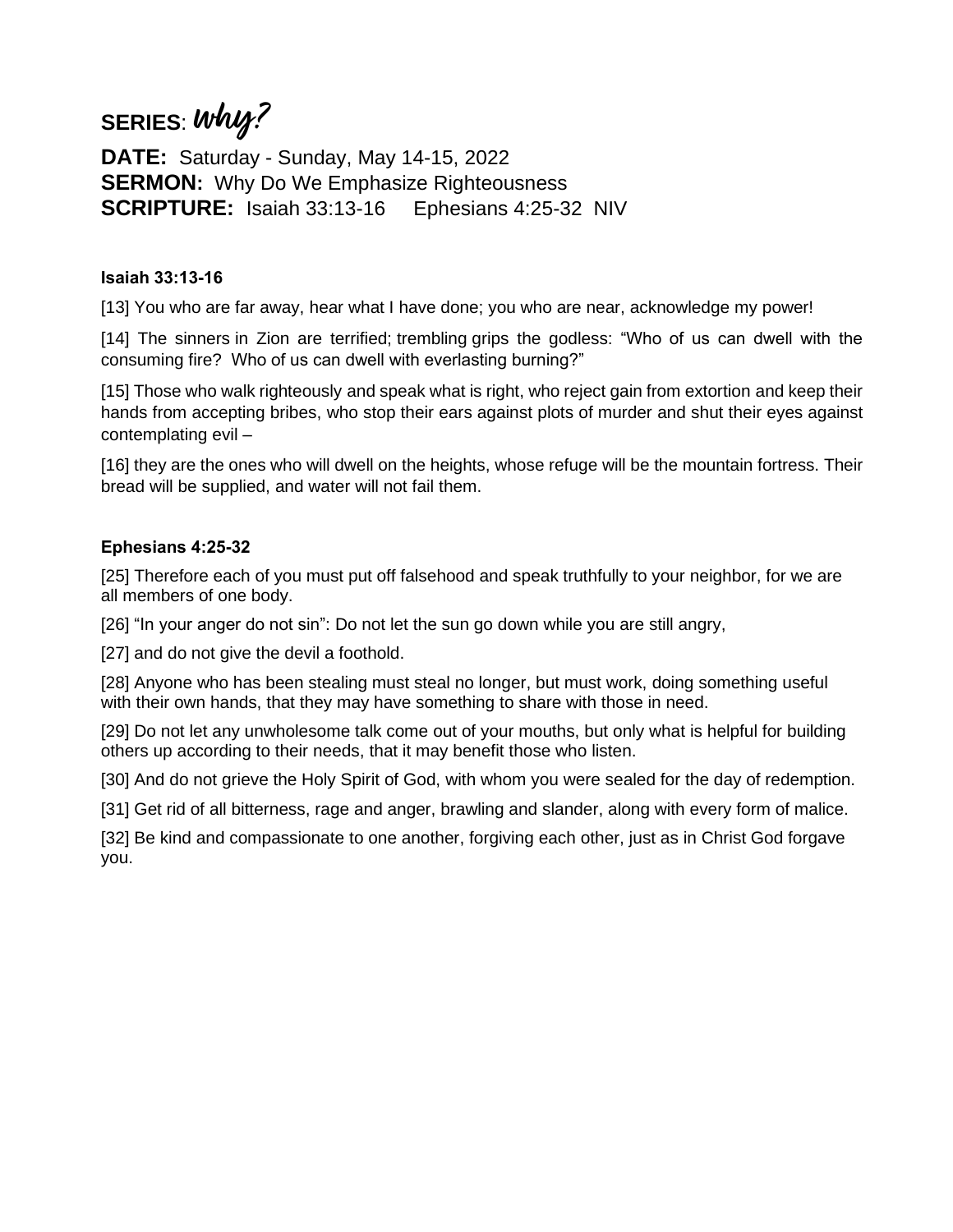## **SERIES**: **why?**

**DATE:** Saturday - Sunday, May 14-15, 2022 **SERMON:** Why Do We Emphasize Righteousness **SCRIPTURE:** Isaiah 33:13-16 Ephesians 4:25-32 NIV

In a day when many churches are turning to accommodating the culture, why are we turning *in a different direction?*

**1. Because to walk in righteousness is to** \_\_\_\_\_\_\_\_\_\_\_\_\_\_\_\_\_\_\_\_\_\_\_**.**

- Walk according to the <u>equal</u> to the the state of the state of the state of the state of the state of the state of the state of the state of the state of the state of the state of the state of the state of the state of t
- *Romans 8:4-6 in order that the righteous requirement of the law might be fully met in us, who do not live according to the flesh but according to the Spirit. Those who live according to the flesh have their minds set on what the flesh desires; but those who live in accordance with the Spirit have their minds set on what the Spirit desires. The mind governed by the flesh is death, but the mind governed by the Spirit is life and peace.*
- People are afraid of what \_\_\_\_\_\_\_\_\_\_\_\_\_\_\_\_\_\_\_\_\_\_\_\_\_\_\_\_\_\_but unconcerned with what \_\_\_\_\_\_\_

### **2. Because righteousness** \_\_\_\_\_\_\_\_\_\_\_\_\_\_\_\_\_\_\_\_\_\_\_\_\_\_\_\_\_\_\_\_\_\_**.**

 $\mathcal{L}$ 

• *1 Peter 3:12 For the eyes of the Lord are on the righteous and his ears are attentive to their prayer, but the face of the Lord is against those who do evil.*

### **3. Because of what** \_\_\_\_\_\_\_\_\_\_\_\_\_\_\_\_\_\_\_\_\_\_\_\_\_\_\_\_\_\_\_\_\_**.**

- *"It's not working"*
- **4. Because righteousness** \_\_\_\_\_\_\_\_\_\_\_\_\_\_\_\_\_\_\_\_\_\_**.**